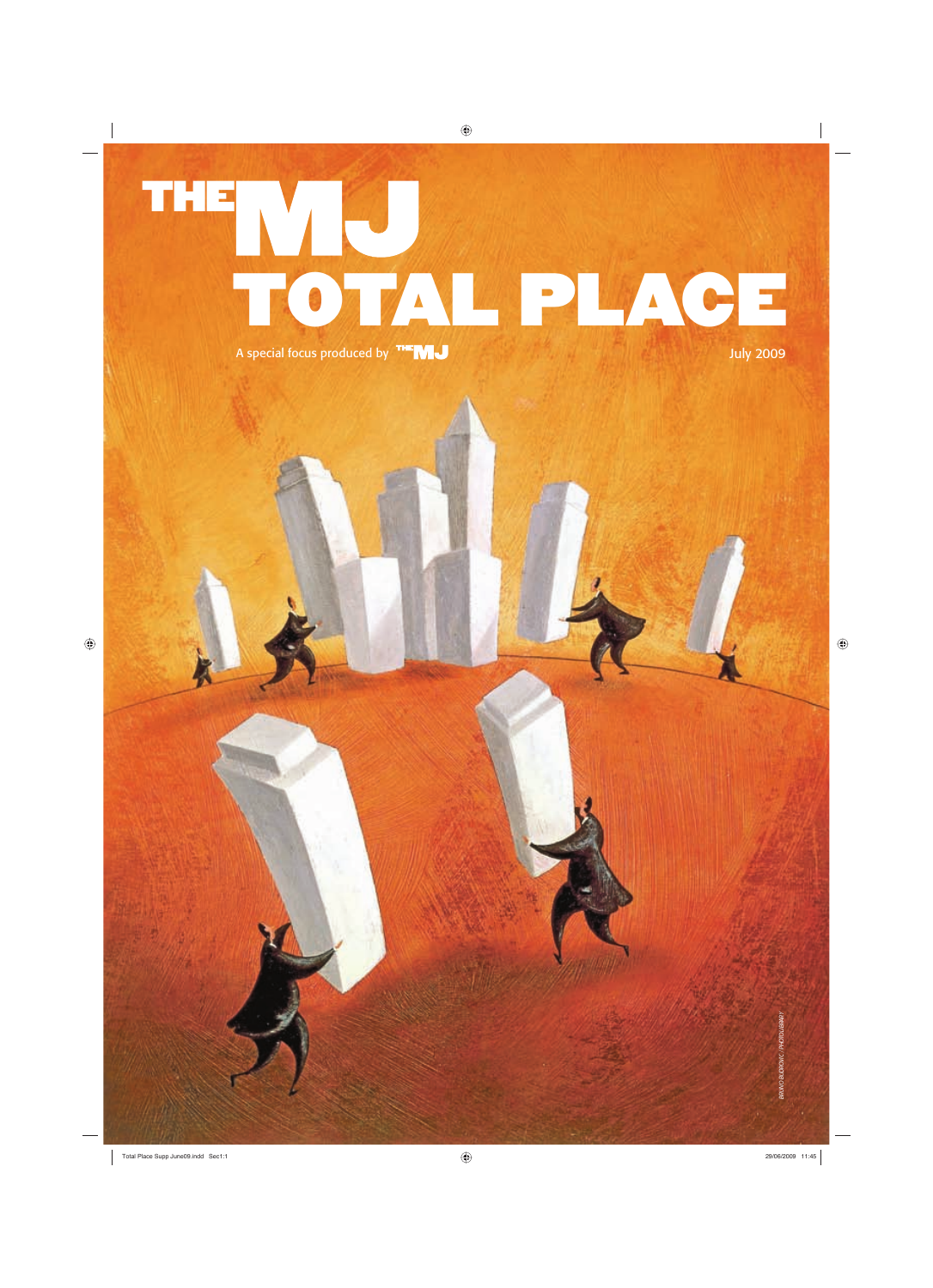### TOTAL PLACE SUPPLEMENT

### 2 **What is total place? The biggest opp**

John Atkinson has the answers



otal Place is framed around a<br>simple question; 'can we do bet-<br>ter for less?' If we focus all the<br>public involvement and invest-<br>ment in a place around the people otal Place is framed around a simple question; 'can we do better for less?' If we focus all the public involvement and investwho live, work and play there, could we provide for them a fundamentally different and better experience? And by so doing could we alleviate the impact of the impending reductions in public spending? In the face of the unprecedented financial pressure we now face, the Leadership Centre for Local Government has designed a process that supports local authorities and their partners to transform the way they work with residents, each other and central government. Politicians and senior managers in thirteen pilot areas have volunteered to take forward the work, joining colleagues from across Whitehall, health and the police under the guidance of Sir Michael Bichard. Each pilot is choosing its own theme, through which it will explore how to deliver more for less.

The themes reflect local priorities such as drugs and alcohol, an ageing population or children's health. Through the eyes of the customer, the two strands that make up the DNA of total place are brought together.

The first is the counting strand, which examines all public investment in a place – local, regional and national – and follows where that money ends up. Secondly, the culture element explores how we can work better together beyond institutional, professional and geographic boundaries. Together, these strands aim to identify potential efficiencies and help people and organisations work together to achieve them.

Now is not the time to sit on the sidelines. This project has the active involvement of three government ministers and the wholehearted endorsement of local political leaders at the LGA, with the combined resources of the Leadership Centre, the LGA and the IDeA deployed to support local government in this work.

John Atkinson is chief executive of the Leadership Centre

The total place concept is a brilliant chance to connect public services on the ground and reshape the national-local system says Stephen Taylor

appiness, the psychologists say, is elusive: seek<br>direct and you don't get. Efficiency, I submit, is<br>much the same. It flows naturally from open and<br>strong relationships, collective stretching ambi-<br>tion and high standards appiness, the psychologists say, is elusive: seek direct and you don't get. Efficiency, I submit, is much the same. It flows naturally from open and strong relationships, collective stretching ambionce it becomes 'the way we do things round here' the search for continuous improvement is hardwired in.

Fortunately this is also the view of Sir Michael Bichard, head of the Institute for Government . Let us hope that HM Treasury and CLG are of the same opinion because they are very much part of 'total place', perhaps the biggest opportunity we have had for decades not just to connect public services better on the ground but to reshape the national - local system.

Following the recommendations of Sir Michael's Operational Efficiency Programme, April's Budget funded work in thirteen places to build on pilots in Cumbria, Norfolk and Suffolk. Encouragingly, many other places are now showing initiative by starting their own locally-supported equivalent.

There's no denying that the managerialist way of running public services - targets, indicators, ring-fenced grants, inspection and the like - has raised performance. But it's equally clear that a resprayed version of the same is not going to take us to the next level. Sadly, as Paul Martin, chief executive of Sutton LBC, pointed out in The MJ (21 May) 'centralism is so deeply ingrained that we celebrated 198 performance indicators as a victory for autonomy.'

We've been looking the wrong way: up to government departments, funders and regulators, not out to people, communities and places. Jack Welch, when CEO of GE, had a blunt way of saying this: 'If you're looking up at me, you've got your ass pointed at the customer.' The CLG select committee, reporting in May, takes the same view, calling for 'wholesale cultural change' in the Whitehall - town hall relationship. Indeed so do, in their different ways, David Cameron and John Denham.

The way we run our public services continues to imprison good people in a poor system. The result is that services cost too much, deliver too little and connect inadequately with citizens and communities. At best they are grossly inefficient. At worst they crush the spirit of many who came into public service through a simple desire to make others' lives better. It would be satisfying to find out whose fault all this is and blame them. But the reality is that national and local politicians, civil servants, managers, professionals and front line staff are equally frustrated prisoners: a classic symptom of a dysfunctional system. We know three prizes travel together when lo-

### **Making the be**

#### John Tizard says the total place concept should be

The medium sized English<br>town centre. Sixteen public<br>buildings! This was the posi-<br>tion in Bromsgrove which led<br>Bromsgrove DC and Worcestershire town centre. Sixteen public buildings! This was the position in Bromsgrove which led CC to consider how to better manage the public estate in both the town and more widely across the county. The situation in Bromsgrove is replicated across the county – in small towns and major cities. The Bromsgrove public buildings were used or owned by a range of public agencies including central government bodies and not only by local authorities. The public estate is often no longer  $fit$  for purpose – built for a differ-

ent age and for different uses from today's requirements. Many public buildings are fundamental to civic

ne medium sized English pride and create a sense of community – one thinks of the major civic centres and town halls in many of our major cities. However, much public office and related accommodation does not fulfil a cultural or environmentally enhancing role. Indeed it does not necessarily need to be located in relatively expensive retail areas of towns and cities. IT has opened up the potential to locate administrative functions anywhere globally – and certainly anywhere within the immediate locality. This is not the case with those buildings to which the public has the right to and a need for access. Many local authorities have established information and access hubs – sometimes in partnership

with the police, NHS and other pub-

lic partners. Some have located such facilities in supermarkets and other places where the public chooses to go on a regular basis for other reasons.

The Audit Commission recently published a report which identifies local government property assets of over  $f_2$ 50bn -  $f_1$ 50bn if council housing is separated out. The commission has also found

that local authorities have continued to spend more on acquiring new and refurbishing existing buildings than they receive from capital receipts from disposals.

The 2009 Budget signalled a very steep decline in public capital expenditure over the next few years. Yet property market conditions will reduce the opportunity for and value of capital receipts. However, there is still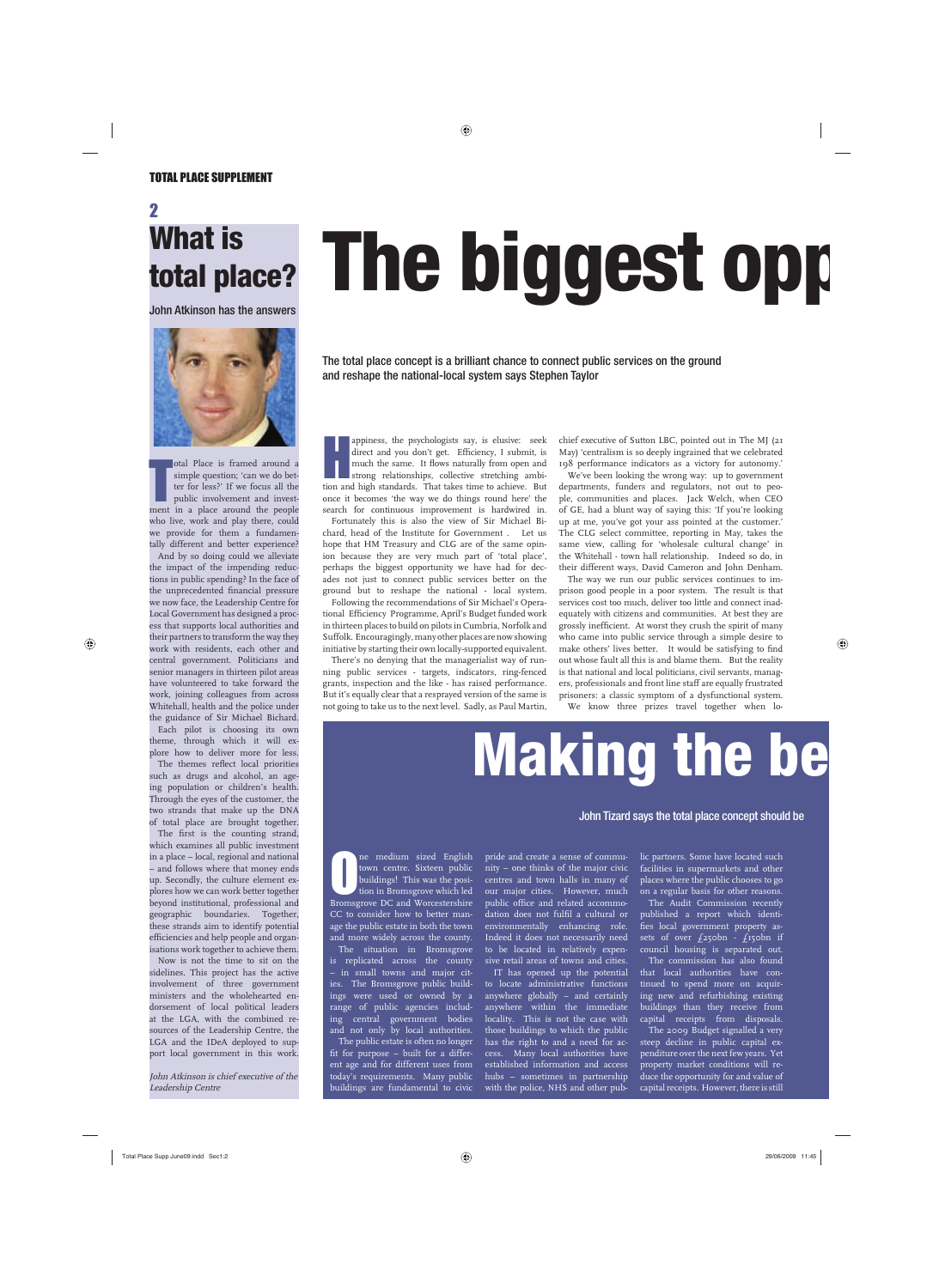# **portunity in decades**



cal public bodies work closely with the people they serve and with each other. Services are better, because they are co-created the people they are intended for without stumbling over organisational, professional and financial boundaries. Services are cheaper - 25% is not unrealistic - because duplication, reworking and overhead disappear. Thirdly and most importantly, citizens feel more consequential, less dictated to, because they have had a bigger hand in shaping what they pay for. As a result, they take more responsibility for their own futures. 'Calling Cumbria', the root of total place, began in 2008 not with an efficiency goal but with the aim of repairing relationships frayed by a bad local government reorganisation experience. 'Counting Cumbria', its sister project, produced startling data about public expenditure in the county and posed tough questions about how far it was usefully spent.

Total place now binds these two strands together wherever there's scope to do a better job, for example mental health, new<br>business start-up or affordable housing. start-up or affordable housing. It draws together leaders from health, police, education, government agencies and the private and voluntary sectors as well as local government in a new kind of conversation with each other and with local people about the best way to deploy, say, 'the budget for Birmingham'. It combines their personal involvement in redesigning services with hard-headed analysis of costs and value-added. It changes more than services: it changes them. But the success of Total Place requires more than local goodwill. To change the system it must reach into how Whitehall functions. So the way the overall programme works has

itself to demonstrate a better system: collaboration, innovation, learning and mutual respect rather than master-servant. If we can do this we are on the journey from the factory to the citizen. Now that really is something to go for.

Stephen Taylor is the former chief executive of the Leadership Centre for Local Government and initiated the Cumbria, Suffolk and Norfolk projects. stephen.taylor@taylorhaig.co.uk

### **est use of your assets**

applied to the management of public buildings, many of which are no longer fit for purpose

a need to renew and re-configure existing buildings to meet new demands. So how best to strategically manage local government assets and ideally the wider public estate in a locality?

Public asset management and development can contribute to wider public policy goals of regeneration; environmental enhancement; and the countering of climate change. This is increasingly recognised by public bodies.

Partnerships with the private sector can be beneficial. Public asset management can support the development of third sector capacity. Asset management is not an isolated activity.

The Centre for Public Service Partnerships recently brought together senior executives from local government; senior Whitehall civil servants; representatives from 4Ps, PUK,

IDeA, Local Government Leadership Centre, Partnership for Schools and the Audit Commission to consider these matters at a workshop facilitated by ex-No 10 adviser (and

columnist for The MJ) Robert Hill.<br>Our workshop participants participants were united in the view that the total place principles and objectives could and should be applied to capital budgets and assets.

Total capital should be a key component of total place. It should actively be considered in areas of the country that are not part of the initial total place pilots. This will require a commitment to contribute to the assessment of opportunities and options and to the implementation of shared strategies from locally led

and nationally led public agencies. The CPSP workshop discussion led to some key and shared views/advice for localities: ● the strategic management of assets and capital is fundamentally a political and not a technical process ● property and other assets should be designed and deployed to meet commissioned service outcomes – the process should be led by the strategic commissioning of services and then determination of the assets required ● capital programmes and local assets can be strategically commissioned through LSPs and/or public service boards; joined up capital programmes are essential ● public agencies should be willing to share premises – especially when they serve the same customers – and this can

support collaborative service delivery ● public assets should be sweated to maximise their contribution and return on investment ● the public sector should not always own the properties it uses – much of the commercial world very deliberately chooses not to own property in order to reduce long term commitments and provide more flexibility

The Total place initiative and the financial pressures facing the public sector should provide a timely opportunity for central Government, local government and the wider public sector to address the issue and to make significant progress. Total capital should be a fundamental element of total place.

John Tizard is director of the Centre for Public Service Partnerships

3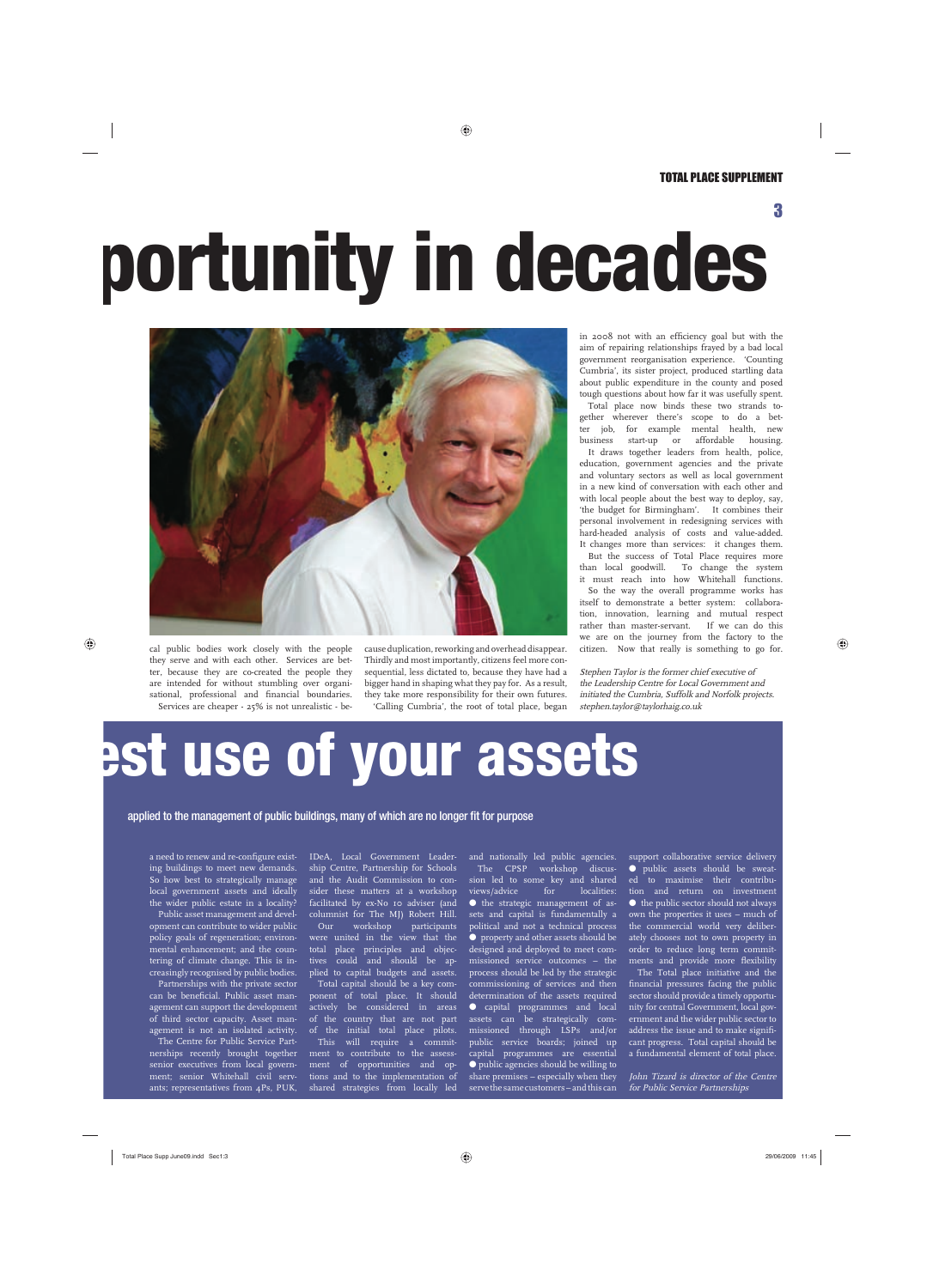

Indian tea farmers parading through Luton as part of a fair trade initiative. Luton has joined with Central Bedfordshire in a total place pilot

# **A golden opportunity**

s our constituents face increasing hardships,<br>the need to both demonstrate and achieve<br>genuine value for money in public serv-<br>ices is paramount. But it goes beyond this<br>because the public sector is now bust, Gordon has s our constituents face increasing hardships, the need to both demonstrate and achieve genuine value for money in public services is paramount. But it goes beyond this spent all the money and the coffers are now empty.

The alignment of three significant factors say to me that we do have right now a golden opportunity that we will live to rue if we do not seize it. It will be another 15 years before we will have another opportunity to debate localism. ● the looming spending review in 2011 will slash budgets across the board.  $\bullet$  both major political parties are talking about localism ● brand Parliament is damaged and licking its wounds

Local government has a proven history of delivering efficiency and should demand a proper conversation around what can and should properly be delivered at a local level. Whilst all of the major parties are now debat-

ing this concept, I prefer to use the language of the doorstep than that of Whitehall policy wonks and local government functionaries.

From that perspective it is clear that people (in Central Bedfordshire at least) care deeply about their communities and are often prepared to put time and effort into supporting them. We have many willing people that help out the local school PTAs, government bodies or sports clubs. Residents in our care homes are well supported by volunteers and our charity shops flourish. We have a profound lack of trust in democratic in-

stitutions. Too many of our residents feel that their local authorities are remote and uninterested in them.

Effective consultation is fine, but I'm less con-

The new unitary of Central Bedfordshire is working with neighbouring Luton BC as a total place pilot. Richard Stay describes why it is such an opportunity for local government

vinced that this will really lead our punters to believe that we are actually listening to them – but a seriously radical approach to the efficiency agenda would.

People care about their money, but they don't feel that politicians at any level share their concern. Local government has a real opportunity to prove them wrong and a real need to do so in the context of impending financial meltdown in public finances.

Locally we're working with our partners in the neighbouring unitary of Luton, as part of the total place pilots. Counting every tax pound spent in an area on public services and thinking about how we could use it better is sparking creative thinking about how we could achieve doing more with less, but perhaps also contemplating doing less with less.

Total place is the start point and the catalyst for a robust and open debate with the big Whitehall spending departments over what should be delivered centrally and what naturally fits with local councils.

An example of this is in DWP. As a matter of principle Jobcentre Plus sits better with local government which understands its localities and its communities and is best placed to respond to changing demands and local priorities. Conversely I can see a powerful argument for revs & bens to be delivered through the national body since it is largely a transactional service.

In Central Bedfordshire this thinking is flow-

ing quite naturally. The creation of one new authority from three legacy councils has demanded that we think differently about service delivery. Applying sound business principles to our thinking about provision of public services is not about a dogmatic view of the free market; it is about an openness of mind and pragmatism to explore whichever model of delivery works most effectively. That for me this is encapsulated by the word 'commissioning' which fundamentally changes the way in which a local authority thinks. In some cases this may mean outsourcing, in others it will mean working with other public, private or third sector organisations. In others we simply stop doing things. I do not mean to imply that these options will be easy. Several 'wicked issues' will need to be addressed on the way such as public sector pay and pensions. The challenge to an incoming government is simple - is it serious about localism or will it once it has been sweet talked by civil servants decide to hang onto all the levers of power? Are we up for this? Right now there is a vacuum that we can move into, but it will mean slaughtering a whole herd of sacred cows, clos-

ing 'pet' projects and it will be a bumpy journey. And if we fail to grasp the nettle? All of us face the unpleasant prospect of either dramatically cutting services to vulnerable members of our communities or increasing council taxes.

Cllr Richard Stay is chairman of Improvement East RIEP, trustee of the Leadership Centre for Local Government and deputy leader of Central Bedfordshire and member of the LGA Improvement Board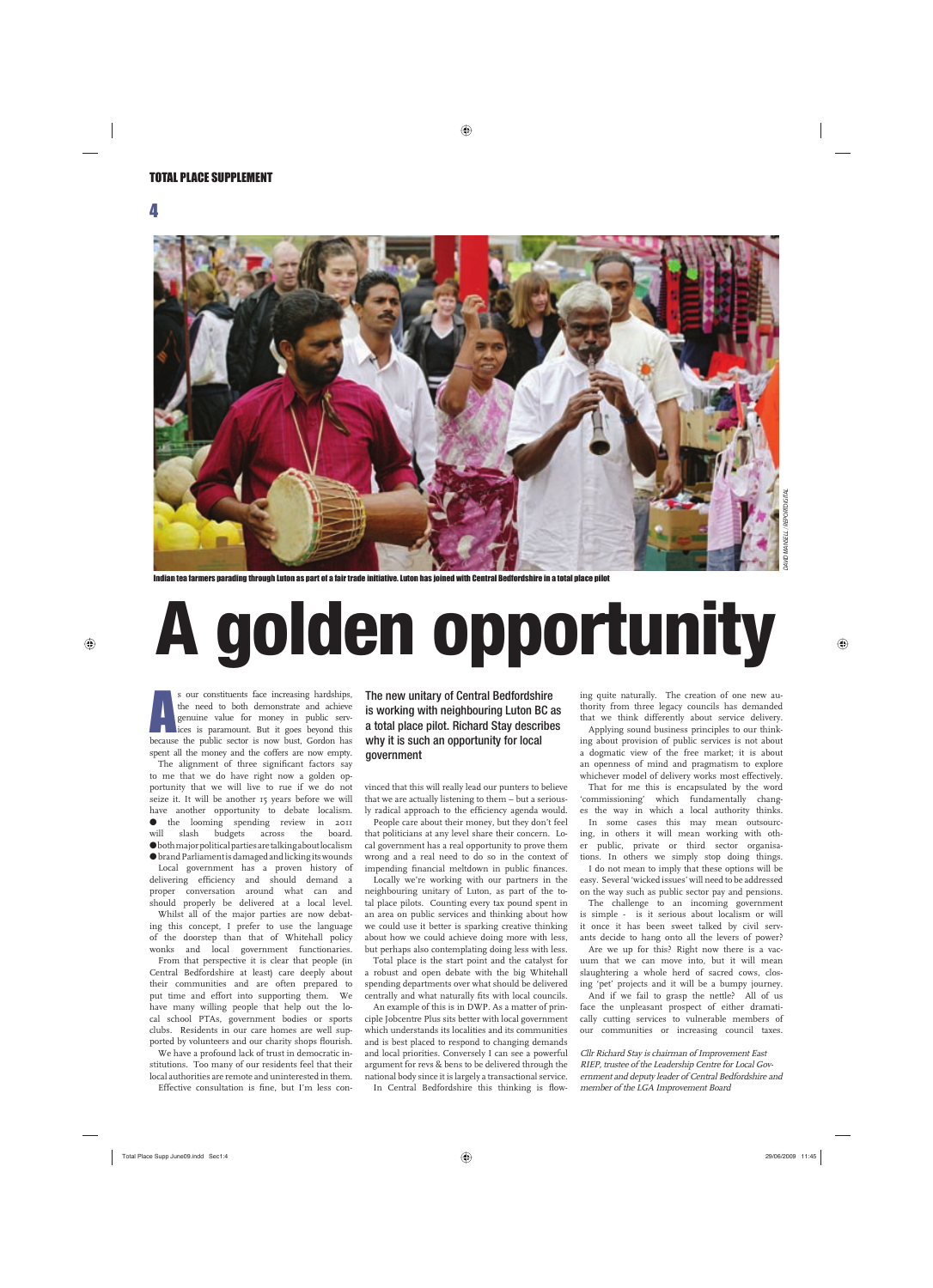5

## **Mapping our spending**

ast year Cllr Colin Barrow, leader of Westminster City Council, set the council and its partners a challenge – if we knew how much we collectively spent in ast year Cllr Colin Barrow, leader of Westminster City Council, set the council and its partners a challenge – if we knew Westminster could we find ways of maximising the value of that spend?

For Westminster, the public spending audit which has developed from that initial challenge, is a key element of our unified public services programme. By tracking the money we can see clearly for the first time how our priority outcomes are currently resourced by the public sector – and where the opportunities are both to critically evaluate our activities and to move to joint or partnership commissioning.

An example that is especially relevant at the moment is unemployment. Despite the substantial work already being undertaken by many councils (for Westminster through our 'City Recovery' programme), there are limits to our ability locally to counteract a global recession.

#### An audit of public spending within its area has helped Westminster City Council develop its total place programme says Mike More

But we can help the growing numbers of unemployed local residents. Clearer and more effective pathways to training and support are critical in returning people to work. Those pathways can only be improved if first of all the funding being spent by the local authority, the Department for Work and Pensions, Job Centre Plus and the regional development agency is understood. Having achieved that in Westminster, the council and its partners have now put in place a shared strategic approach to commissioning services enabling us to ensure that we fill the gaps in the Government's core offer.

Our aim is not only to develop a common understanding of total public spend but to clearly link that to the 'outcome chain' - what we do to achieve our outcomes. We then use a commissioning approach through which the resources can be pooled, aligned or re-allocated to deliver services which achieve our priority outcomes, in the most efficient way.

Westminster's version of the total place approach was a detailed spending audit involving organisations where there is local influence over spending, including the Metropolitan Police, NHS Westminster and housing associations.

Working directly with our partners to understand their budgets was not always easy. But the trust our strong partnership working has built up over recent years was very important. For this reason we focussed on 22 key partners in the public sector. As we looked beyond the headline figures, something we were determined to do, the complexity of different national priorities and funding regimes, came into stark contrast.

The council was able to map its spending right down to ward level but this was not possible for most of our partners. Not sharing the same boundaries and regional allocations proved a challenge. A knotty issue for Westminster, located in the heart of the capital, has been the identification of spending on non-residents and how that should be treated.

Having worked through the process with our major partners we now intend to expand the audit's scope to other public organisations such as English Heritage and the British Transport Police.

In headline terms our audit has shown that more than  $f_1$ .6 billion is spent by public bodies delivering key services in the city. A figure of  $f_{150}$  million is spent on benefit payments alone to residents every year. Figures like this made the business case for unified public services.

Mike More is chief executive of Westminster City Council

**Communities** 

### TOTAL PLACE: Focusing funding on places –not institutions National Conference Media Partner: Supported by:

Tuesday 15th September 2009, Cavendish Conference Centre, London W1

### Speakers include:

Andrea Hill, Chief Executive, Suffolk County Council

John Atkinson, Chief Executive, Leadership Centre for Local Government

Gareth Davies, Managing Director – Local Government, Audit Commission

> Stephen Taylor, Director, TaylorHAIG

> Michael Burton, Editor, The MJ



This conference is essential to keep your area apace with national thinking whilst equipping you with the knowledge, skills and contacts to improve public services in your area - make sure you don't fall behind.

For further information contact Laura Brownlee on 020 7324 4372, e-mail laura.brownlee@neilstewartassociates.co.uk

Website: www.neilstewartassociates.com/sa259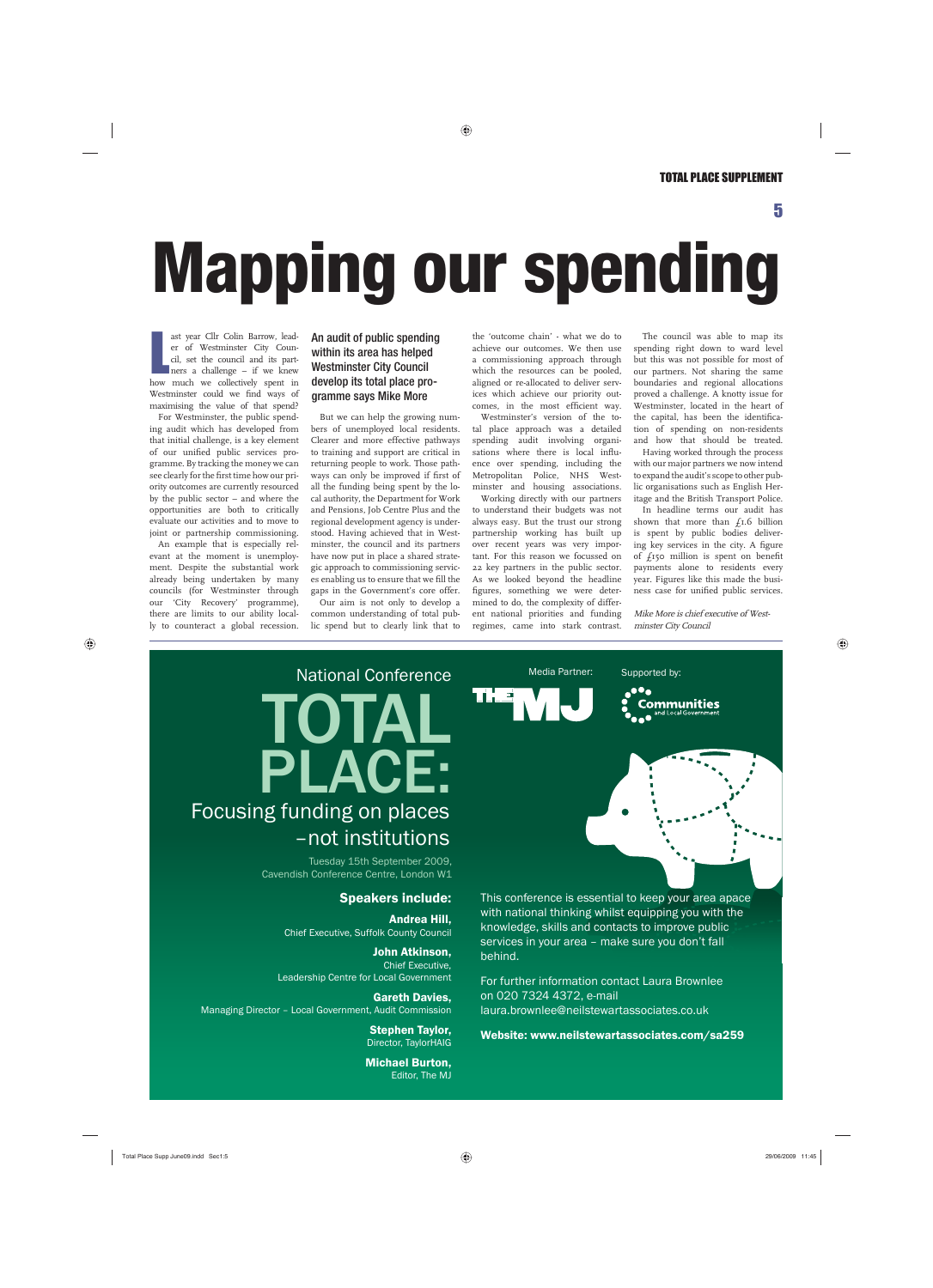# 6 **Proceeding with**  $\frac{1}{2}$ **the pilot scheme**

otal solutions, total<br>
commitment, total<br>
creativity, and total col-<br>
laboration. That's what<br>
total place means in Bradford otal solutions, total commitment, total creativity, and total collaboration. That's what as nationally service innovation moves from just public / private partnership towards public / public partnership. Bradford has embraced the opportunity that total place brings to capitalise on existing strong partnerships and local leadership which is already on route to re-shape the way public sector services are planned and distributed.

Bradford, which David Hockney illustrated as 'one landscape many views,' is a city of contrast and a district of diversity: urban and rural, wealth and deprivation, impressive built heritage and quality modern



development and some of the highest and lowest educational attainment and health outcomes in the country. Our population of more than half a million is diverse,

young and growing rapidly. In Bradford we are conscious that we are not only shaping the future of public services in our district, but hopefully will help to sustain,

Tony Reeves, chief executive of total place pilot Bradford City Council, describes progress in the past few weeks

safeguard and transform public service nationally. Bradford has a public sector spend of approximately  $f_3$ .5 billion. Big is certainly beautiful in Bradford. Our achievement of total place objectives and outcomes will make a positive difference to both the quality and cost of public sector services on a grand scale.

So what have we achieved so far as a total place pilot, following on from the CLG / HM Treasury's letter that we received at the end of May? We have recruited a total

## **Pilot partnership with**

#### Three North East councils are working together as a joint total place

he whole idea of all public services working<br>together to deliver better results for resi-<br>dents sounds like a panacea, but a new pilot<br>scheme is aiming to formalise the concept<br>of 'total place' to radically improve peoples he whole idea of all public services working together to deliver better results for residents sounds like a panacea, but a new pilot scheme is aiming to formalise the concept The national programme is currently being rolled out across 13 pilot areas bringing together the work of central government, councils and a wide range of other agencies. The principles of the idea sound simple – better services at a lower cost – but in practice drawing together and coordinating the work of so many different organisations is a major undertaking. Gateshead, South Tyneside and Sunderland

in the North East of England is one area that has already started pulling together plans that could significantly improve some of the more deprived wards and aim to save more than  $f_1$ 100m. Total place looks at a whole area approach to public

services with the aim of creating a more customer focused system that utilises resources more effectively.

In the North East the three areas will work together as one to collectively focus on safer, stronger and healthier neighbourhoods concentrating on the three most deprived areas across the geographic area.

These will be used as a test bed for understanding what needs to be done to make significant improvements on the ground – looking at what resources and services are being delivered in these areas, and what improvements can be made.

Once established the work will help reduce health inequalities and the significant differences in life expectancy between local areas. It is also designed to reduce crime and anti-social behaviour by making targeted, key interventions.

To sit alongside this the partnership team will work hard to provide help for young people and offer support to improve poor lifestyle choices.

Health inequalities are also a key issue for Gateshead, South Tyneside and Sunderland, particularly in relation to deprived neighbourhoods where there is a significant gap in performance. Although local authorities and health services are regarded highly and are strong performers, the gap in health inequality remains.

Lifestyle choices among young people are a particular issue for all three areas and there is a specific issue regarding teenage pregnancy. This is a complex issue, affected by young people's knowledge about sex and relationships, access to advice and support and is influenced by aspirations, educational attainment, parental, cultural and peer influences and emotional wellbeing. The Teenage Conception target is a key Healthcare Commission target and as such it is included in the PCT performance management arrangements. No single agency or group can deliver this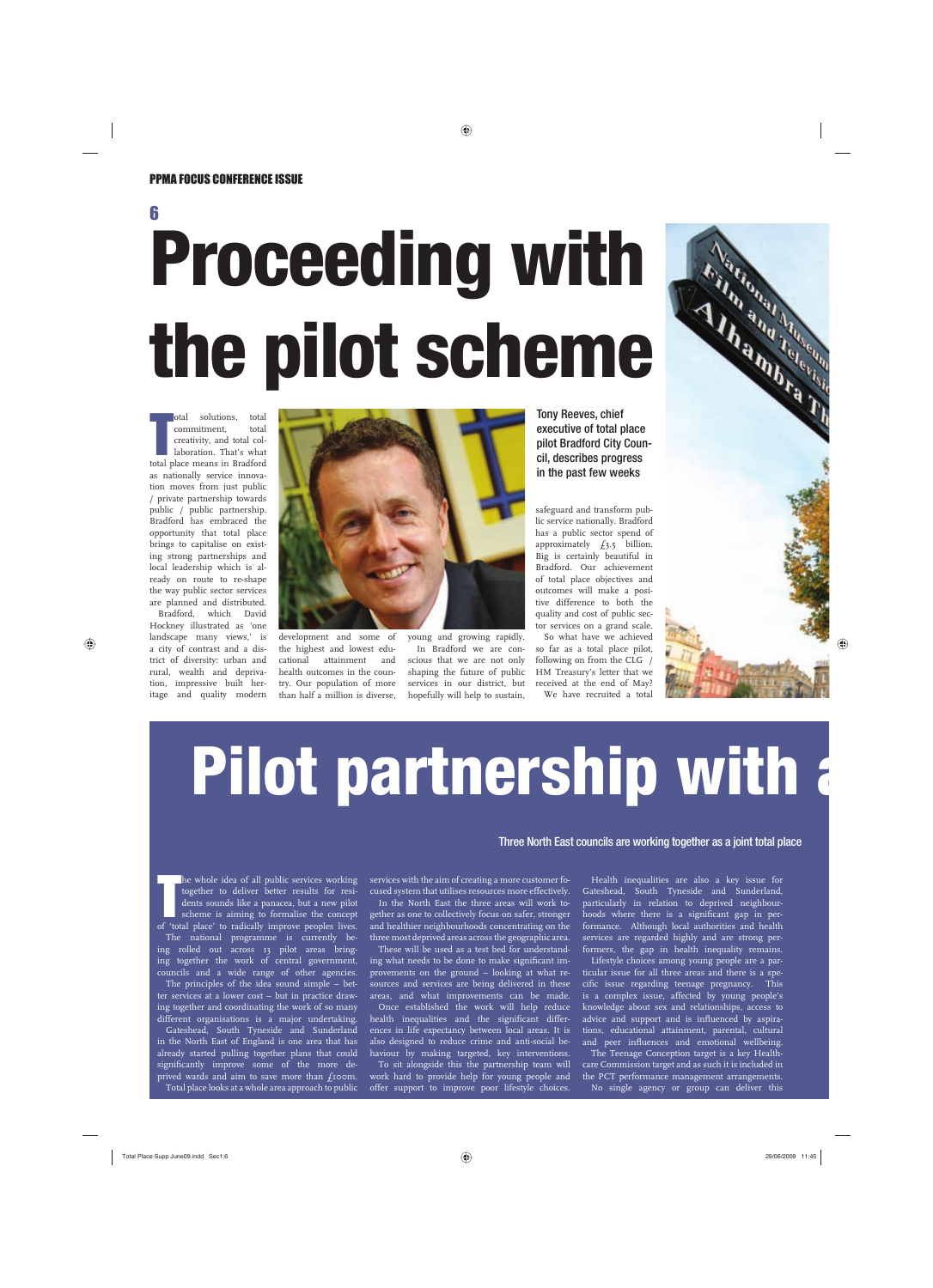7



place programme director and an executive member champion has been identified. Bradford District Partnership, our local strategic partnership, has been briefed about and is, of course, involved fully in delivering the pilot. We have commissioned a 'money mapping' exercise to increase our understanding of the relationship between centrally and locally directed public sector resources across our district.

Within the Bradford District Partnership, work has already been progressed on cultural mapping. This has led to a clearer understanding across partners about the opportunities for and barriers to transforming public sector services.

We are developing an understanding of, and commitment to, a shared future. Partners have recognised that within their different cultures and governance structures there are good and bad practices and address. This really is peer learning in action! Organisational develop-

ment and transformational change agendas have often been pursued individually by public sector organisations across the country in recent years. Now co-ordination is being strengthened by col-

### There is a growing consensus about the importance of achieving a common vision to develop a shared culture, recognising that togetherness delivers much more.

laboration. There is a growing consensus about the importance of achieving a common vision to develop a shared culture, recognising that togetherness delivers much more.

Each pilot area has been asked to use total place to consider a theme which is of particular local importance, often transformational priorities already identified and agreed, with the involvement of local people, as part of an area's sustainable community plan and LAA. In Bradford these themes are currently being debated and discussed across partners. Strong support is emerging for focussing total place on one or more of the following themes: prolific offenders, social care and health and

looked- after children. Nationally, services in these areas are multi agency and sometimes confusing rather than complementary. They also account for a large proportion of public sector spend, with outcomes often of only variable quality.

At the centre of all these themes, and at the heart of the debate, is the individual citizen and service user. Transformational public services are about supporting and enabling people to make transformational change in their own lives. Ultimately, service performance outcomes can only ever be measured in individual units, by improvement in the life chances and quality of life for local people.

Therefore, total place provides a framework for us to rethink the relationship between citizens and the state. In terms of its community leadership role, good local government can and will be a really effective fulcrum for these new relationships with informed and empowered citizens. Success will be secured

by the commitment and leadership of the Bradford District Partnership and its readiness to embrace these new ways of working.

Tony Reeves is chief executive, Bradford City Council

## **a focus on deprivation**

#### pilot with a focus on reducing health inequalities says Lindsay Kirkley

challenging Government agenda. Our objective through the total place project is to ensure and optimise a consistent and collaborative approach to the service planning, commissioning and delivery of the Teenage Pregnancy Strategy.

The total place system is made up of two elements: a counting process to map current resources and identify where money could be spent more efficiently and a culture process that looks at collaboration and how agencies could work better together.

This deep dive analysis of spending and culture will help identify barriers to delivery and ultimately work out how to get better services at a lower cost.

In a more detailed sense the group will look at how it can eliminate duplication across the target area, where services need to be more joined up and how economies of scale could be used to make savings." In this pilot area there will be a huge number of organisations involved including Gateshead, South Tyneside and Sunderland Councils, local housing companies, the PCT, Northumbria Police, the Tyne and Wear Fire Service, DWP and others from the third sector.

There is, of course, the risk that the scope of this project could be too broad. The focus on neighbourhoods and the commitment to young people aims to reduce that risk by concentrating on people – their health, lifestyle choices and quality of life in the most deprived areas.

By October 2009 the group will be expected to produce a report to Government to inform the pre-Budget report that identifies early findings and details of service transformation. By March 2010 and the time of the Budget the group will produce a report identifying a future model for service delivery, the steps needed to achieve it, the efficiencies it will deliver and most importantly the benefits for local people. Roger Kelly, chief executive at Gateshead

MBC said: 'This is a fantastic opportunity to challenge the way we do things and think creatively about public services in the 21st century".'

Irene Lucas, chief executive of South Tyneside MBC said: 'In the challenging times ahead there are o nly three things we should be focussing on better outcomes for communities, duplicating cost of services in localities or making things simpler for our staff. Total place gives us the opportunity to do that innovatively.'

Dave Smith, chief executive at Sunderland City Council said: 'This will help us identify significant efficiency savings to reinvest and target in better services. The way our pilot is designed will help deliver improved services and better outcomes for young people across the area.'

Lindsay Kirkley is Director of Policy and Improvement at Gateshead MBC